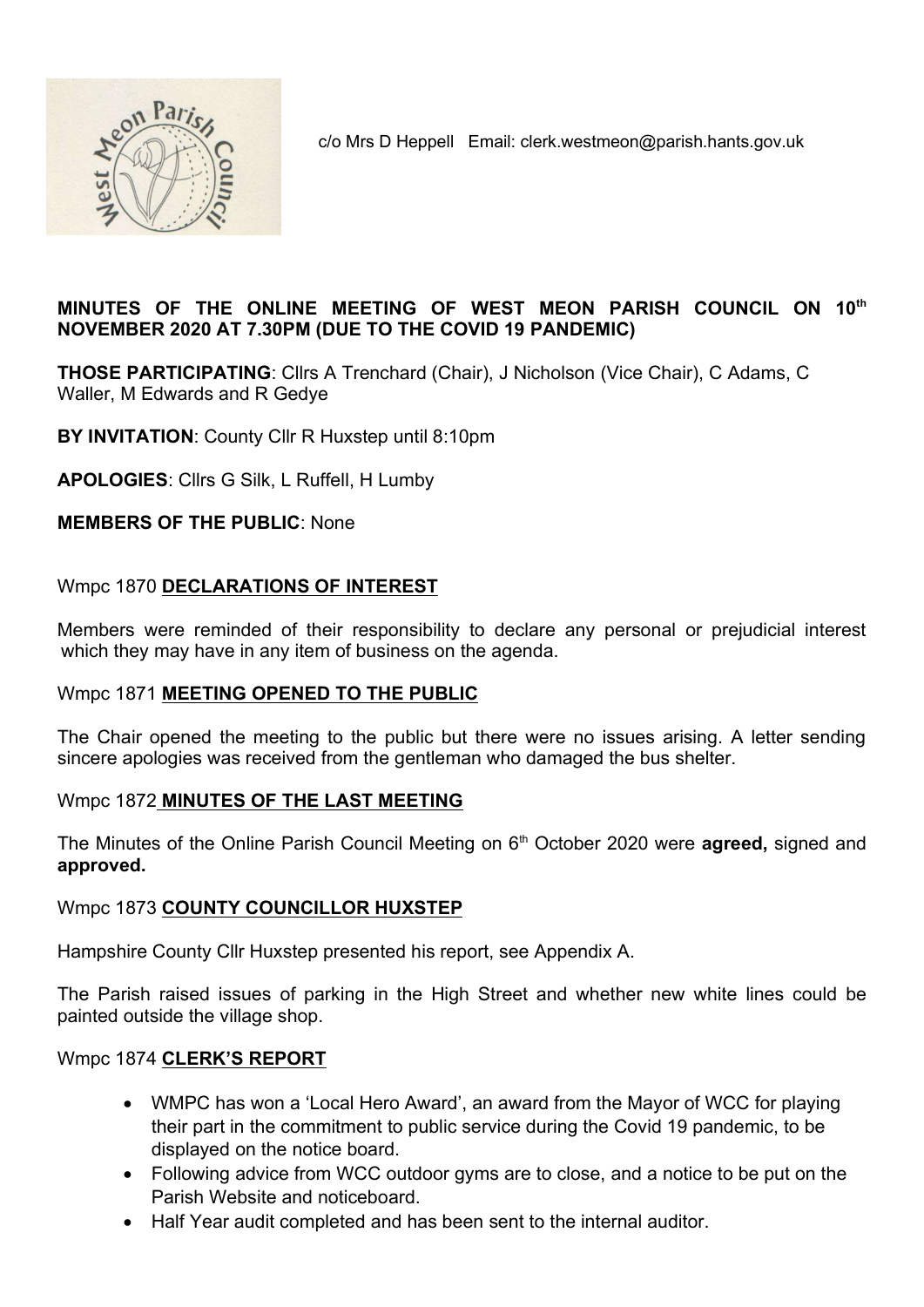- PC Comments on Planning White Paper emailed to central government.
- Thank you letter was received from Citizens Advice for grant payment.

### TO RECEIVE WORKING GROUPS

#### Wmpc 1875 PLANNING

i) SDNP/20/04391/HOUS 8 Knapps Hard West Meon GU32 1LE Proposal: Single storey extension and ground floor refurbishment. No objection

ii) SDNP/20/04877/FUL Cleverleys Farmhouse Doctors Lane West Meon Petersfield Hampshire GU32 1LR Proposal::Re-instating gate for agricultural purposes only. No objection

### Wmpc 1876 FINANCE AND ADMINISTRATION

Cllr Edwards advised of the cost of Rook damage to the surface of the Recreation area, and that the cost of repair would be approximately £4,000. It was agreed that the work be approved.

It was agreed that Cllr Waller would submit a grant to the War Memorial Trust for cleaning the war memorial.

### Schedule of Payments 10.11.2020

| Will Hillier                          | £670.70 |
|---------------------------------------|---------|
| Little John External Auditors         | £240.00 |
| <b>BACS D Heppell salary November</b> |         |
| <b>BACS Expenses D Heppell</b>        | £43.48  |
| HMRC.                                 | £26.80  |
|                                       |         |

It was unanimously **agreed** to approve the schedule of payments.

### Wmpc 1877 HIGHWAYS AND TRANSPORT

SDNP advise that a Section 106 contribution of £4,028.14 is available for repairs to the car park. Cllr Edward advised that there is the raised hump and the hedge requires removal. It was **agreed** that quotes would be sought for these works.

### Wmpc 1878 COMMUNITY, RECREATION AND TRANSPORTATION

Cllr Edwards advised of the Beech Tree at Station road dangerously overhanging the Road. He has contacted HCC but to no avail. It was **agreed** that Cllr Trenchard would contact arborist for a quote to tree works on this and on the Holm Oak at Church Lane.

Cllr Trenchard reported on a request from a parishioner about introducing a skate park on the recreation area. The Parish Council **agreed** that they did not consider this a viable scheme.

It was agreed that 6 x 3ft Christmas trees should be ordered and put up on the weekend of the 28th/29<sup>th</sup> November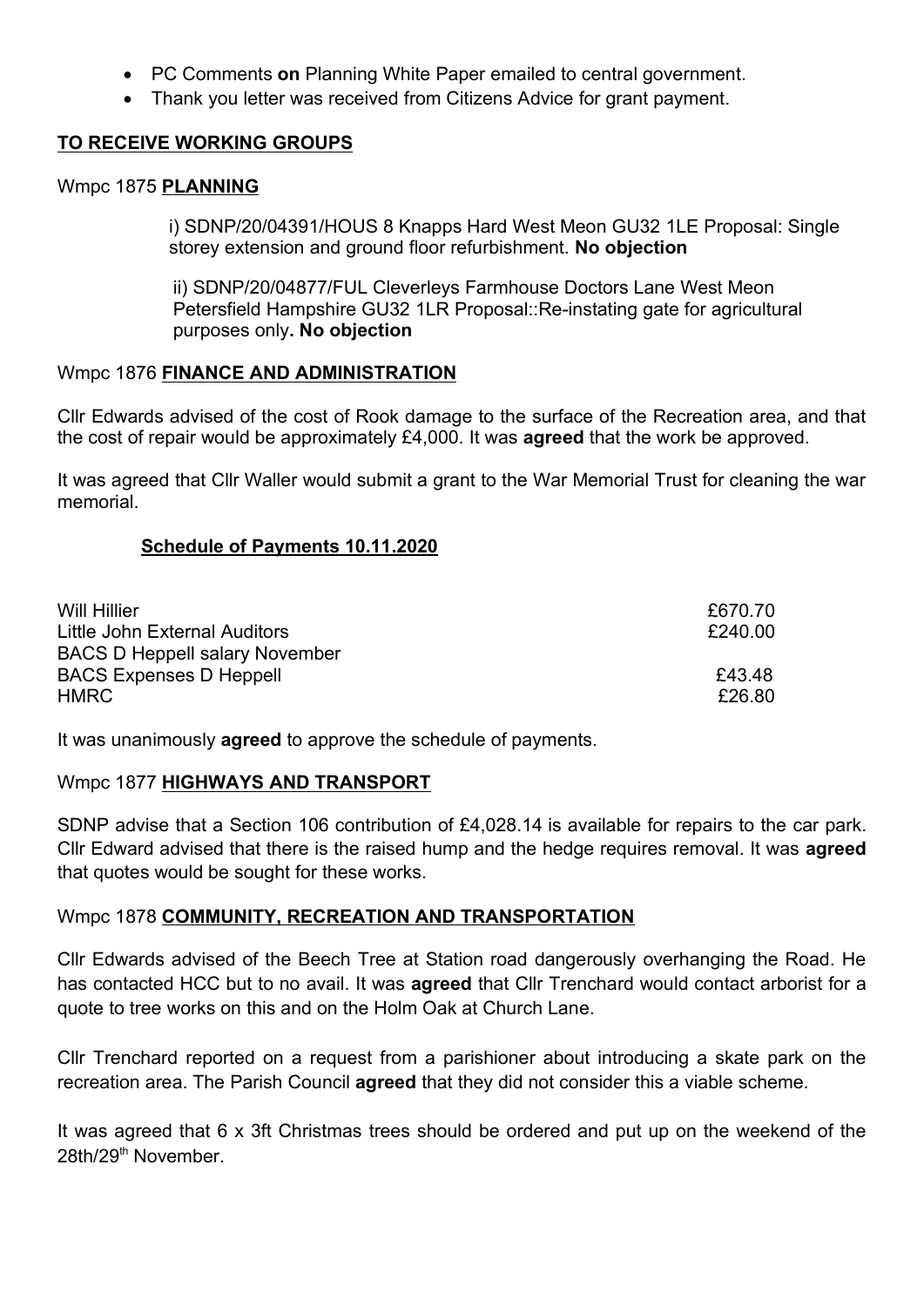## Wmpc 1879 ITEMS TO BE CONSIDERED AT THE NEXT MEETING

AGM, Village Hall Car Park, Parish News, Parking Issues in West Meon.

### Wmpc 1880 DATES OF NEXT MEETINGS

Tuesday 8<sup>th</sup> December 2020, Tuesday 5<sup>th</sup> January 2021, Tuesday 2<sup>nd</sup> February 2021, Tuesday 2<sup>nd</sup> March 2021, Tuesday 13<sup>th</sup> April 2021, Tuesday 4<sup>th</sup> May 2021, Tuesday 1<sup>st</sup> June 2021, Tuesday 6<sup>th</sup> July 2021. All online meetings until further notice.

The meeting closed at 9.10 pm

Chair ……………………….

# Appendix A

# Hampshire County Council Divisional Report for:

# West Meon Parish Council

# Business as usual for Hampshire's Household Waste Recycling Centres and Road Improvements.

Hampshire's Household Waste Recycling Centres will remain open through the second lockdown, reintroduced to help stop the spread of Coronavirus.

There is clarity from the Government in for this lockdown, the national guidance defines waste services as essential. It is also good news that the Government has said that construction is not expected to close operations down. The booking system at the HWRCs has been operating well for some time now. There are social distancing measures in place to ensure each of our sites is able to operate in a COVID safe way. It is also confirmed that improvement works on Hampshire's highway network will continue. Covid-safe working standards were implemented earlier this year and all highways maintenance work on Hampshire's roads is carried out in line with the Construction Leadership Council's Site Operation Procedures, which is based on Public Health England guidance. It is therefore business as usual for our work to improve Hampshire's road network. With an anticipated drop in traffic, good use will be made of this quieter time on the roads to press ahead with improvements across the county. This includes our Operation Resilience programme to make the roads more resilient to the impact of severe weather, as well as new schemes, such as those at Stubbington, the BRT busway extension in Gosport, and new cycling and walking provision at Whitehill and Bordon<sup>"</sup>

Booking slots are available seven days in advance at each of Hampshire's 24 HWRCs, and can be made online at www.hants.gov.uk/wasteandrecycling/recyclingcentres/book-appointment or, for those without internet access, by phone on 02380 179 949, between Monday and Friday 9am to 5:30pm.

Visiting a Hampshire Household Waste Recycling Centre:

- There is no need to bring confirmation of the booking to the site, the site will have information on confirmed bookings.
- Site staff will check registration plates upon arrival people will need to arrive in the vehicle specified in the booking.
- Anyone turning up without a confirmed booking will not be allowed entry to the site.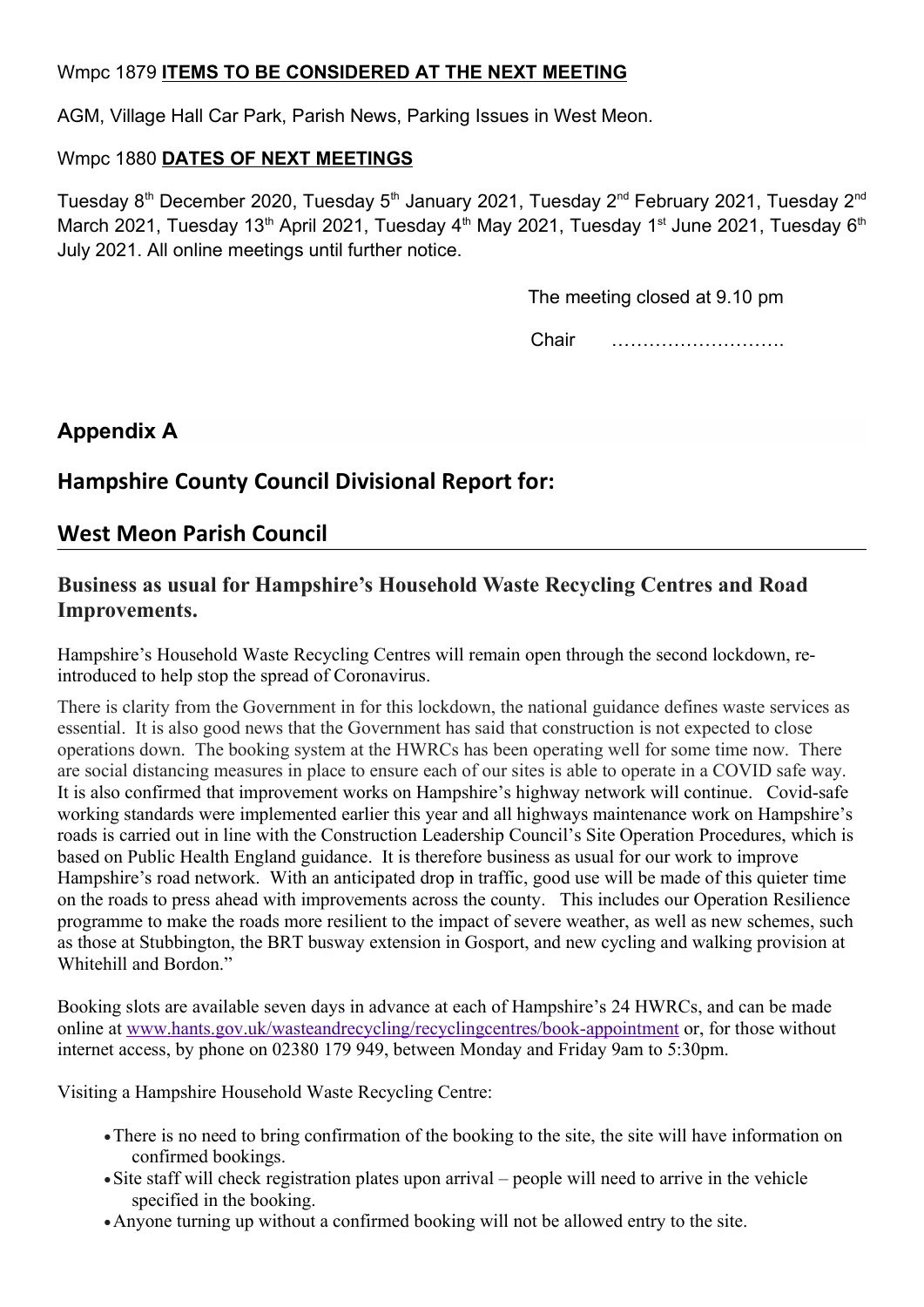- People wishing to cancel or amend a booking can do so via the link received on the confirmation email. This link enables residents to either cancel a booking or reschedule it to another available date and time.
- As per government guidelines, residents in the specified vulnerable category (those who are clinically extremely vulnerable, people over 70 and pregnant women) are strongly advised not to visit a site.
- Specific parking arrangements are in place with site staff guiding vehicles, from a safe distance, into spaces
- As far as possible, only one person per household should leave their vehicle during their visit to the HWRC.
- Due to social distancing measures, site staff will be unable to provide any assistance with unloading material or carrying material. Residents are asked to bring only the amount of waste they can comfortably carry and empty into containers.
- Everyone must always observe social distancing and keep at least a two-metre distance from others.
- Most waste materials will be accepted.
- Reuse sales areas will unfortunately have to be closed, in line with Government restrictions on nonessential shops. Where possible, please continue to store items of furniture which could be reused, donate to local furniture charities, or use online platforms (e.g. Freegle / Facebay / Gumtree). Please see the Smart Living website for more information on furniture reuse.

## Local support for families in need in Hampshire this half-term.

Hampshire County Council is working with partners to immediately distribute £150,000 of funding which the Authority announced o 27<sup>th</sup> October to support food banks and charities that are helping support the most vulnerable families in Hampshire this half-term

Councillor Andrew Joy, Hampshire County Council Executive Member for Communities, Partnerships and External Affairs said: "We are very grateful for the support of the voluntary sector in helping us to reach the families in most need. In particular, our thanks go to Community First who will distribute this funding via the established local networks. This will ensure that the money is targeted and allocated swiftly to existing food assistance projects and organisations across Hampshire."

Tim Houghton of Community First said: "There has been a huge wave of collective support across Hampshire this half-term, and food banks, charities and organisations are pleased to be playing a crucial role in helping families and children impacted by the many effects of Covid-19."

Any vulnerable family in need of support with food at this time can visit the Hampshire County Council webpages - www.hants.gov.uk - where they will find local contact details for their nearest source of support.

## Consistently high level of school attendance in Hampshire schools.

High attendance levels at primary and secondary schools in the Hampshire County Council area have continued into the second half of the autumn term 2020, despite the number of cases of COVID-19 rising across the county.

Early years childcare providers, nurseries and pre-schools are similarly reporting that the number of children they are looking after has been steadily increasing since the beginning of term, indicating parents' and carers' confidence in the measures that have been put in place to minimise the spread of infection. Councillor Roz Chadd, Hampshire County Council's Executive Member for Education and Skills, said: "Childcare and education settings have worked extremely hard to ensure their environments are COVID-19 secure - and my sincere thanks for all they have done. While a proportion have had some positive cases, and this has led to other members of their settings' community needing to self-isolate, the numbers are relatively low.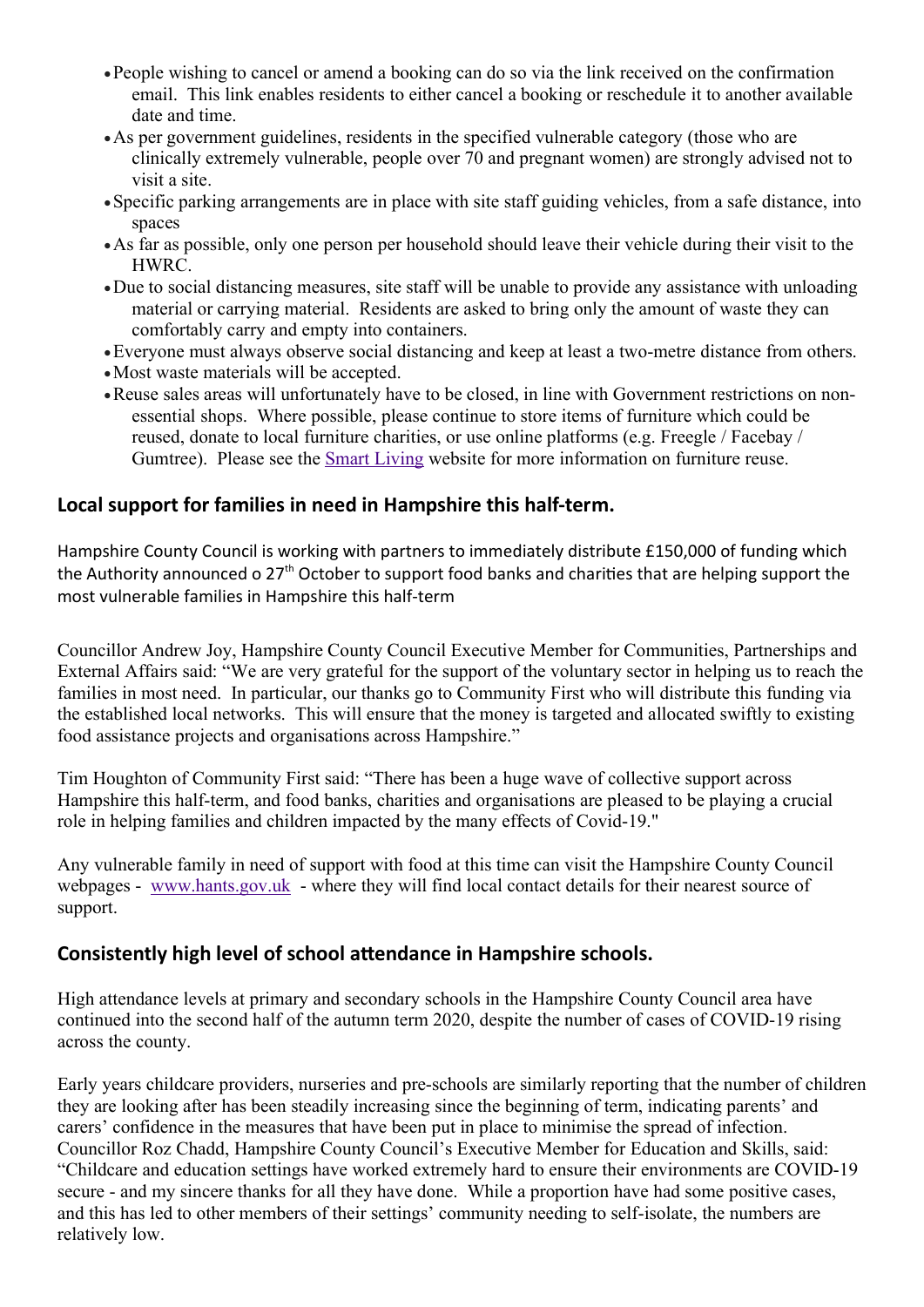"To maintain this stability, and to #KeepHampshireSafe, it is vitally important that we all continue to follow the new national guidance to continue social distancing, minimise social contact and avoid mixing with other households, as well as regular handwashing. As a mum of school age children myself, I know how tempting it is to stop outside the school gates and gather for a catch-up with other parents but, in doing so, we all need to be vigilant in making sure we stay two metres apart with anyone outside our household or support bubble. We all want to see this period of enhanced national restrictions come to an end on  $2<sup>nd</sup>$ December – so please stick to the rules, and together we can get back to the freedoms enjoyed during the summer and early autumn months."

Parents and carers are asked not to send their children to school if they have any of the most common symptoms of COVID-19 – high temperature, new and continuous cough or loss or change to sense of smell or taste. If a child has one of those symptoms they should be tested and then kept at home until the test result is confirmed. Children should only return to school if the result is negative or, when it is positive, after they have completed their period of isolation and are completely well.

Government COVID-19 childcare and education guidance for children, setting leaders, teachers, parents and carers can be found on the gov.uk Coronavirus web pages

# Remembrance Day.

Hampshire County Council will work with its partners to ensure that any events taking place are able to go ahead safely and are planned in accordance with government guidelines. Where events do take place, strict social distancing must apply with public attendance carefully managed by the event organisers. Parades are strongly discouraged because of the potential for mixing of large numbers of people and the risk of infection spreading from other areas of the community. The County Council will work with the faith community to provide continued support, particularly with regards to special ceremonies and support for our armed forces and veterans. Overall, wherever possible, private moments of remembrance and reflection are encouraged.

Cllr Roger Huxstep Member for Meon Valley Division Hampshire County Council 10<sup>th</sup> November 2020

# Appendix B

# Upper Meon Valley November 2020 report New COVID-19 testing site opens at Worthy Lane car park

A walk-through, appointment only, COVID-19 testing facility is opening today (Thursday 29 October) at Worthy Lane car park in Winchester, as part of government measures to increase testing and reduce the spread of the virus. The site was offered up by Winchester City Council so that anyone with COVID-19 symptoms, however mild, can access a free swab test that takes less than a minute. Tests should be booked or ordered as soon as symptoms begin at nhs.uk/coronavirus or by calling 119 and you can expect your result from the walk-in facility the following day. Testing at the new site will start on 29 October, with more appointments becoming available each day. Anyone testing positive for the virus in England will be contacted by NHS Test and Trace to help them track their contacts. This will help people to identify who they may have been in close contact with, protecting others from further transmission. Close contacts of those testing positive will also hear from NHS Test and Trace, advising them to stay at home for 14 days to